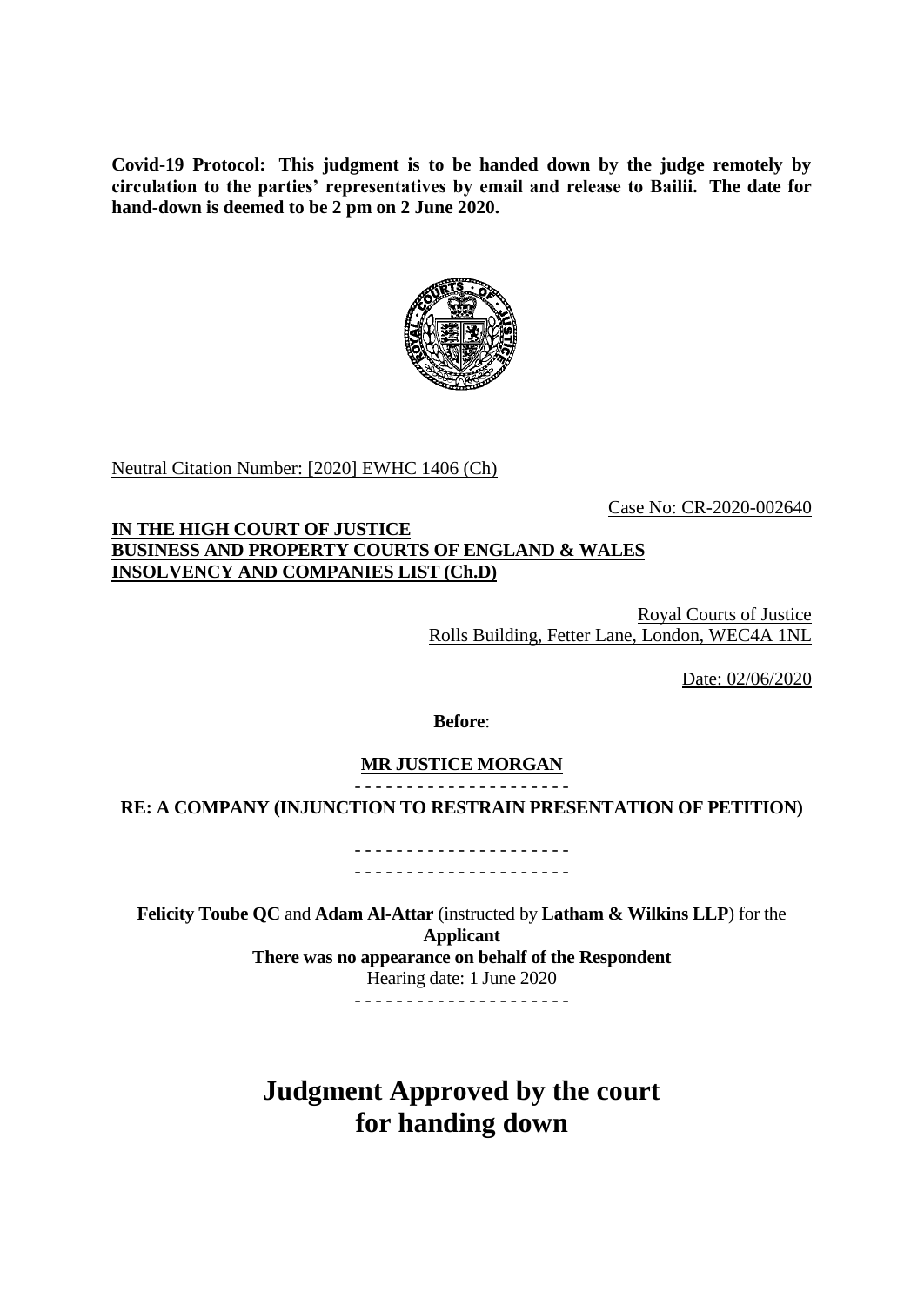# **MR JUSTICE MORGAN:**

- 1. This is an application by a company to restrain the presentation of a winding up petition. The application has been made on an urgent basis in the vacation court. A creditor of the company has e-filed a winding up petition in relation to the company but has not yet paid the court fee so that the petition has not yet been presented. However, in the absence of an injunction, the creditor could present the petition at any time, hence this application.
- 2. The company has given notice to the creditor of this application and a solicitor for the creditor has attended the hearing which was conducted remotely by Skype. However, the solicitor attended the hearing for the purpose of hearing what transpired and did not wish to make submissions to the court. This judgment will therefore record that no one appeared on behalf of the creditor and I will approach the matter on the basis that the application was considered at an ex parte hearing. However, I have been shown the correspondence between the solicitors for the parties so that I am aware of the contentions put forward on behalf of the creditor when it declined to give an undertaking not to present the petition.
- 3. The company is a High Street retailer. The creditor is the lessor of one retail unit of which the company is the lessee. The company traded from those premises until it was required to close them in accordance with the instructions from the Government in response to the Covid-19 pandemic.
- 4. I will proceed on the basis that the company has failed to pay rent and service charge which recently fell due under the lease. The creditor is unable to seek forfeiture of the lease on those grounds by reason of section 82 of the Coronavirus Act 2020.
- 5. On or about 15 April 2020, the creditor served, or purported to serve, a statutory demand relating to the arrears of rent and service charge. There is an issue as to whether the statutory demand was properly served and also as to whether the statutory demand was invalid because it wrongly stated the amount of the arrears. For present purposes, I do not need to discuss those issues.
- 6. The creditor has e-filed a petition seeking the winding up of the company. I have not seen the petition as e-filed. However, I can proceed on the basis that the petition is based on the ground, within section 122(1)(f) of the Insolvency Act 1986 ("the 1986 Act"), that the company is unable to pay its debts. It seems likely that the creditor relies on section  $123(1)(a)$  but it may be that it also relies on section  $123(1)(e)$  or section 123(2) of the 1986 Act.
- 7. The company has applied for an injunction to restrain the presentation of the petition on various grounds. Those grounds are set out in detail in a witness statement from a director of the company and are further explained in a detailed skeleton argument from Ms Toube QC and Mr Al-Attar on behalf of the company. The grounds rely on the established law to the effect that a winding up order is a class remedy for the benefit not of the petitioner alone but for the benefit of creditors generally. It is submitted that a winding up order in this case would be harmful to the interests of the creditors generally and would confer no benefit on the proposed petitioning creditor. It is further submitted that the petition is bound to fail, is brought for a collateral purpose and is an abuse of the process of the court. These submissions referred to a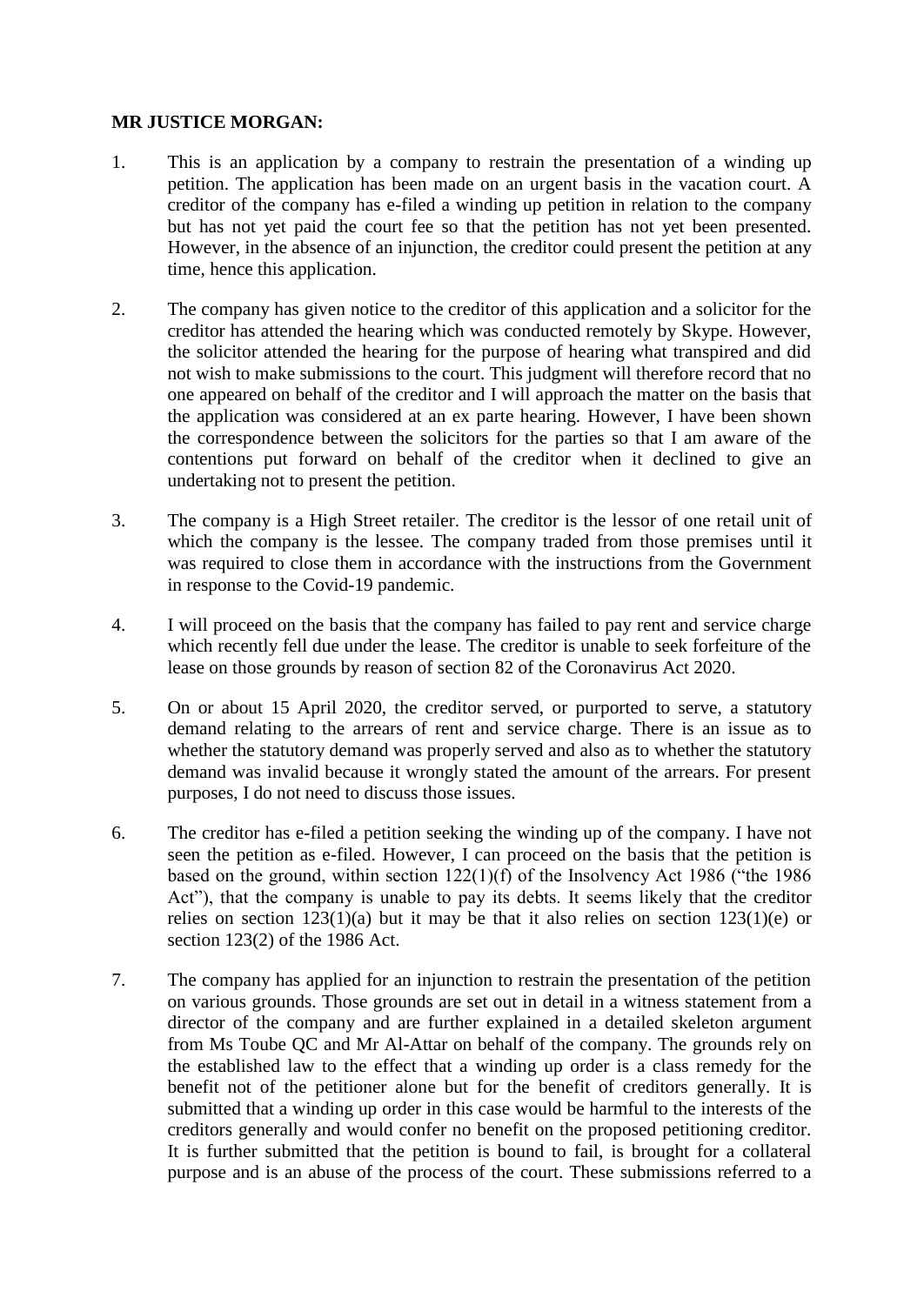substantial body of evidence which had been filed and referred in detail to the history of the finances of the company. At the hearing of this application, I invited counsel for the company to concentrate on a further ground on which the application is based and, in the event, I did not hear full submissions on the other matters to which I have referred. The basis for the application on which counsel for the company then concentrated relates to the significance of the provisions as to winding up contained in the Corporate Insolvency and Governance Bill 2020 ("the CIG Bill").

- 8. At the end of the hearing, I indicated that I would make an order, until the hearing of the company's application for a final order to the like effect, restraining the presentation of the winding up petition on the ground that I was satisfied that that was the appropriate order to make in the light of the submissions based on the CIG Bill. I considered that I ought to give a short judgment dealing with those submissions. I also took the view that, even though the hearing was ex parte, that I ought to give the judgment in open court as the points which were argued in this case might arise in other cases in the near future. As the hearing had been in private to protect the interests of the company, this judgment has been anonymised.
- 9. The relevant provisions of the CIG Bill are contained in schedule 10. When I refer to what schedule 10 "provides", I am referring to the terms of the Bill in its current form, even before it has been enacted.
- 10. Paragraph 1 of schedule 10 provides that no petition for the winding up of a registered company may be presented under section 124 of the 1986 Act on or after 27 April 2020 on the ground specified in section  $123(1)(a)$  (i.e. non-compliance with a statutory demand) where the demand is served during the relevant period which begins on 1 March 2020 and ends on 30 June 2020 (or one month after the coming into force of schedule 10, whichever is later). Paragraph 1 of schedule 10 states that it is to be regarded as having come into force on 27 April 2020.
- 11. Paragraph 2 provides for there to be restrictions on the presentation of winding up petitions. Paragraph 2(1) refers to petitions based on various grounds including the ground in section 123(1)(a) (non-compliance with a statutory demand) and paragraph  $2(3)$  refers to a petition based on the ground in section  $123(1)(e)$  (where it is proved that the company is cash flow insolvent) or section 123(2) (where it is provided that the company is balance sheet insolvent). Paragraph 2 is to be regarded as having come into force on 27 April 2020.
- 12. Both paragraph 2(1) and paragraph 2(3) require a creditor who seeks to present a petition pursuant to those provisions to satisfy a condition expressed in paragraph 2(2) or paragraph 2(4), as the case may be. The condition in paragraph 2(2) is expressed as follows:

"(2) The condition referred to in sub-paragraph (1) is that the creditor has reasonable grounds for believing that— (a) coronavirus has not had a financial effect on the company, or (b) the facts by reference to which the relevant ground applies would have arisen even if coronavirus had not had a financial effect on the company."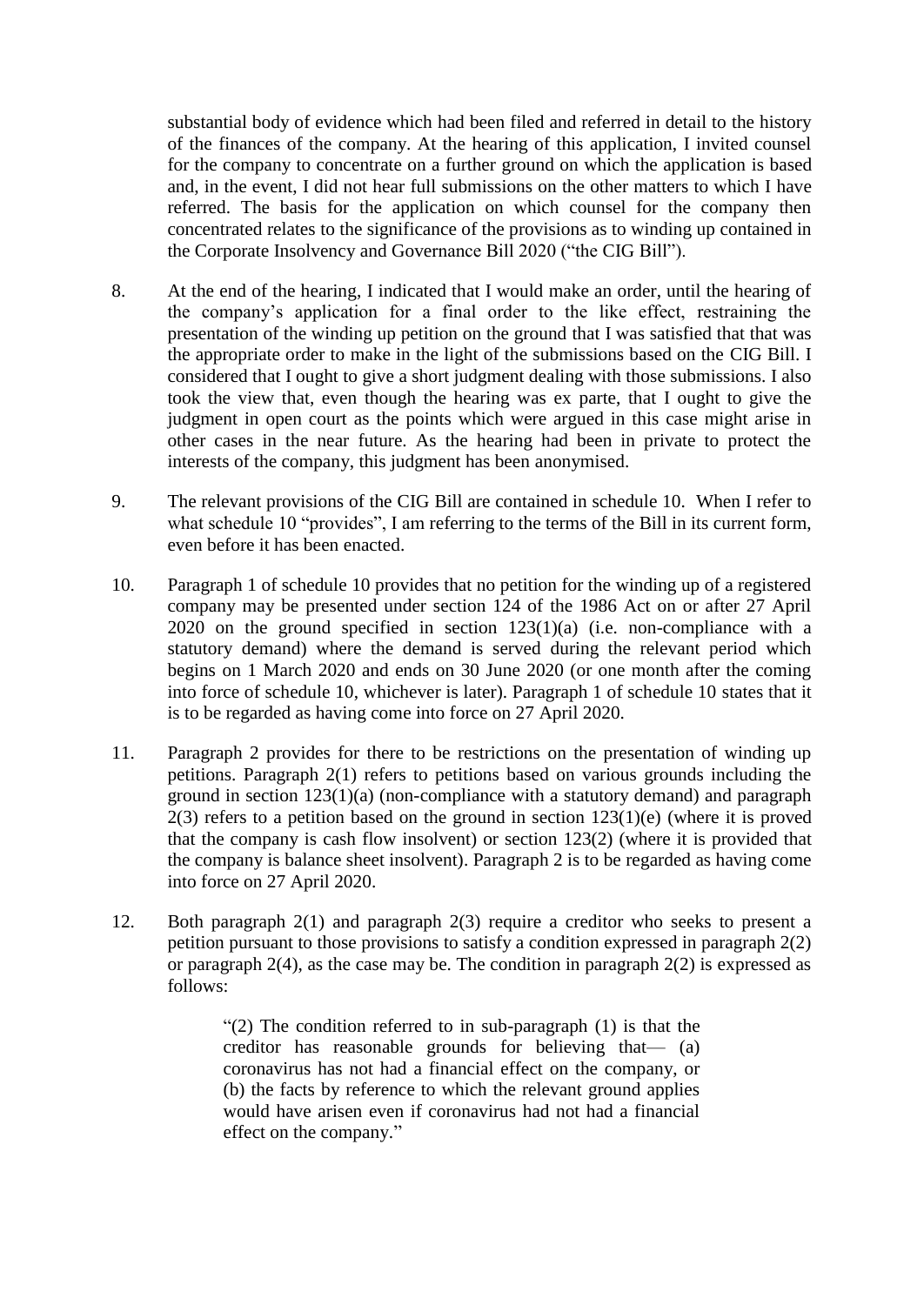- 13. The condition in paragraph 2(4) is in slightly different terms but appears to have a similar effect to the condition in paragraph 2(2).
- 14. Paragraph 4 of schedule 10 deals with winding up petitions presented on or after 27 April 2020 but before the day on which schedule 10 comes into force. If the court to which the petition is presented without the condition in paragraph  $2(2)$  or  $2(4)$  being met, the court may make such order as it thinks appropriate to restore the position to what it would have been if the petition had not been presented.
- 15. Paragraph 5 of schedule 10 provides:
	- "5 (1) This paragraph applies where—

(a) a creditor presents a petition for the winding up of a registered company under section 124 of the 1986 Act in the relevant period,

(b) the company is deemed unable to pay its debts on a ground specified in section 123(1) or (2) of that Act, and

(c) it appears to the court that coronavirus had a financial effect on the company before the presentation of the petition.

(2) The court may wind the company up under section  $122(1)(f)$  of the 1986 Act on a ground specified in section  $123(1)(a)$  to (d) of that Act only if the court is satisfied that the facts by reference to which that ground applies would have arisen even if coronavirus had not had a financial effect on the company.

(3) The court may wind the company up under section  $122(1)(f)$  of the 1986 Act on the ground specified in section  $123(1)(e)$  or  $(2)$  of that Act only if the court is satisfied that the ground would apply even if coronavirus had not had a financial effect on the company.

(4) This paragraph is to be regarded as having come into force on 27 April 2020."

- 16. If these provisions of the CIG Bill are enacted in their present form, then their effect will be clear. The policy of these provisions in the CIG Bill is self-evident.
- 17. At the hearing, I was given information as to the stage in the Parliamentary procedures which the CIG Bill has reached and also information as to when it is expected that the CIG Bill will receive the Royal Assent. Counsel for the company explained that the current expectation is that the CIG Bill will receive the Royal Assent by the end of June 2020. As to the likelihood that schedule 10 of the CIG Bill will be enacted in more or less its current form, I have been referred to a number of ministerial statements as to the Government's commitment to enact this legislation and I feel a high degree of confidence that schedule 10 will be enacted in more or less its current form and on the timetable referred to above.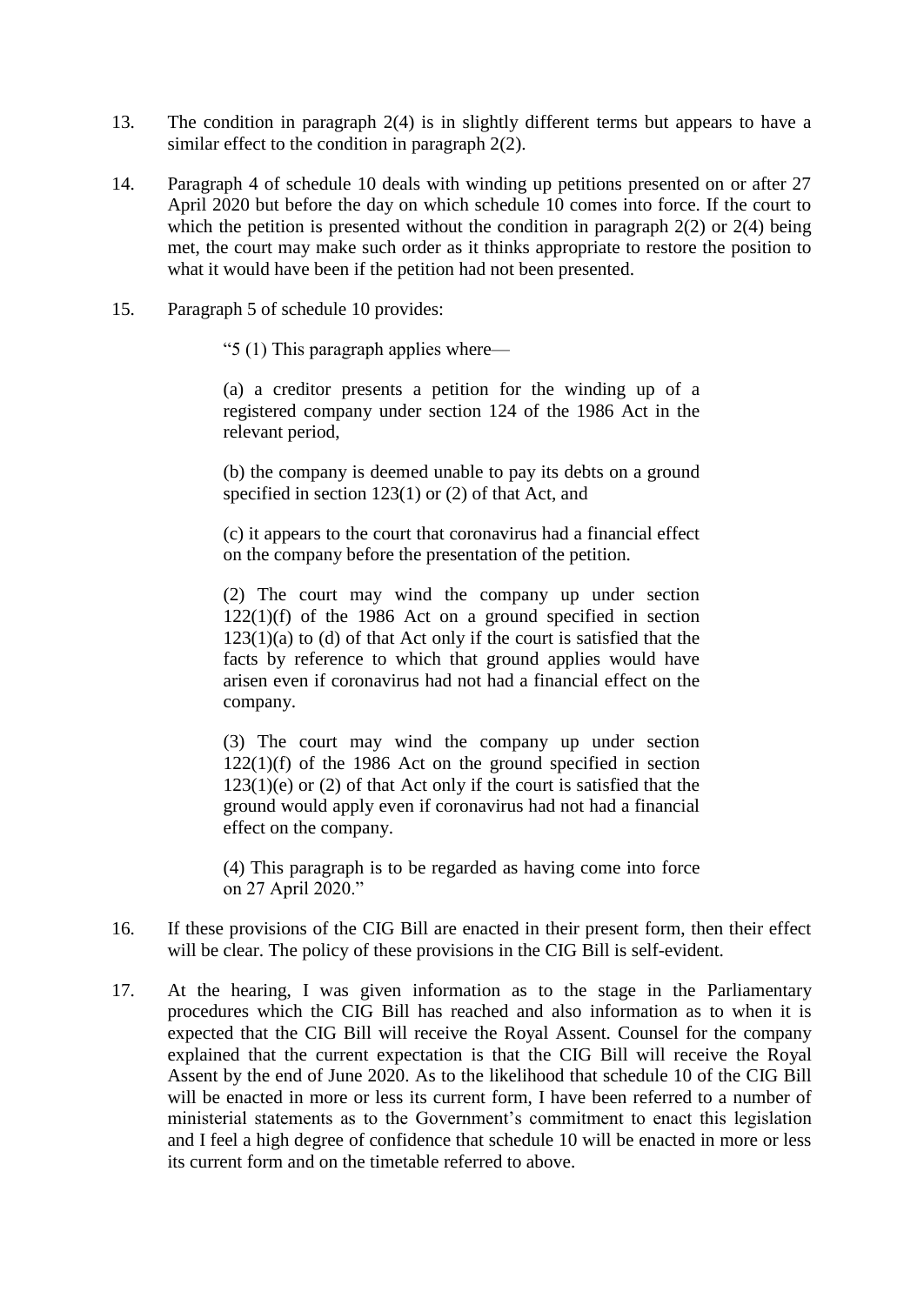- 18. It the petition were presented today or in the near future, it is most unlikely that it would be heard before the CIG Bill is enacted. As indicated earlier, once enacted, the relevant provisions are to be regarded as having come into force on 27 April 2020. This means that, on the hearing of the petition, a court must ask itself whether coronavirus has had a financial effect on the company before the presentation of the petition. If that is held to be the case, then the court can only wind up the company if it is satisfied that the facts on which the petition is based (under section 123(1) or (2)) would have arisen even if coronavirus had not had a financial effect on the company.
- 19. I have been provided with a substantial body of evidence as to the effect of coronavirus on the finances of the company and whether the facts on which the petition would be based would have arisen even if coronavirus had not had a financial effect on the company. On that evidence there is a strong case (at the lowest) that coronavirus has had a financial effect on the company before the presentation of the petition and, further, that the facts on which the petition would be based would not have arisen if coronavirus had not had a financial effect on the company. This means that it appears that a petition to wind up the company would not result in the court making a winding up order.
- 20. The evidence before me shows that the presentation of a petition which would ultimately fail would nonetheless have a seriously damaging effect on the company.
- 21. It is in these circumstances that the company asks the court to restrain the presentation of a winding up petition which, so far as one can tell, will ultimately fail but which will in the meantime seriously damage the company.
- 22. The response put forward in correspondence by the creditor is that even if the court reaches the conclusion which I have just expressed, in advance of the CIG Bill being enacted, there is absolutely nothing to stop the creditor presenting its petition and giving notice of it and continuing with it until a hearing. It will only be at the hearing that one will know the fate of the petition and that will depend on whether the CIG Bill has been enacted in its present form in the meantime.
- 23. Counsel for the company rely on a number of authorities for the proposition that in certain circumstances and for certain purposes the court can take into account, when reaching its decision, the possibility of a change in the law. The authorities cited were *Hill v C A Parsons* [1972] Ch 305, *Sparks v Holland* [1997] 1 WLR 143 and *Travelodge Ltd v Prime Aesthetics Ltd* [2020] EWHC 1217 (Ch). The first two of those cases concerned facts and circumstances very different from the present case but the third case is a recent case where the facts were essentially the same as the case before me.
- 24. I derive from the first two of those cases, supported by the third case, the proposition that when the court is deciding whether to grant relief and, in particular, relief which involves the court controlling or managing its own processes, that it can take into account its assessment of the likelihood of a change in the law which would be relevant to its decision.
- 25. In the present case, the creditor wishes to invoke the procedures of the court to present a winding up petition. On my assessment of the relevant circumstances, the creditor wishes to do so where it is improbable that the court will make a winding up order but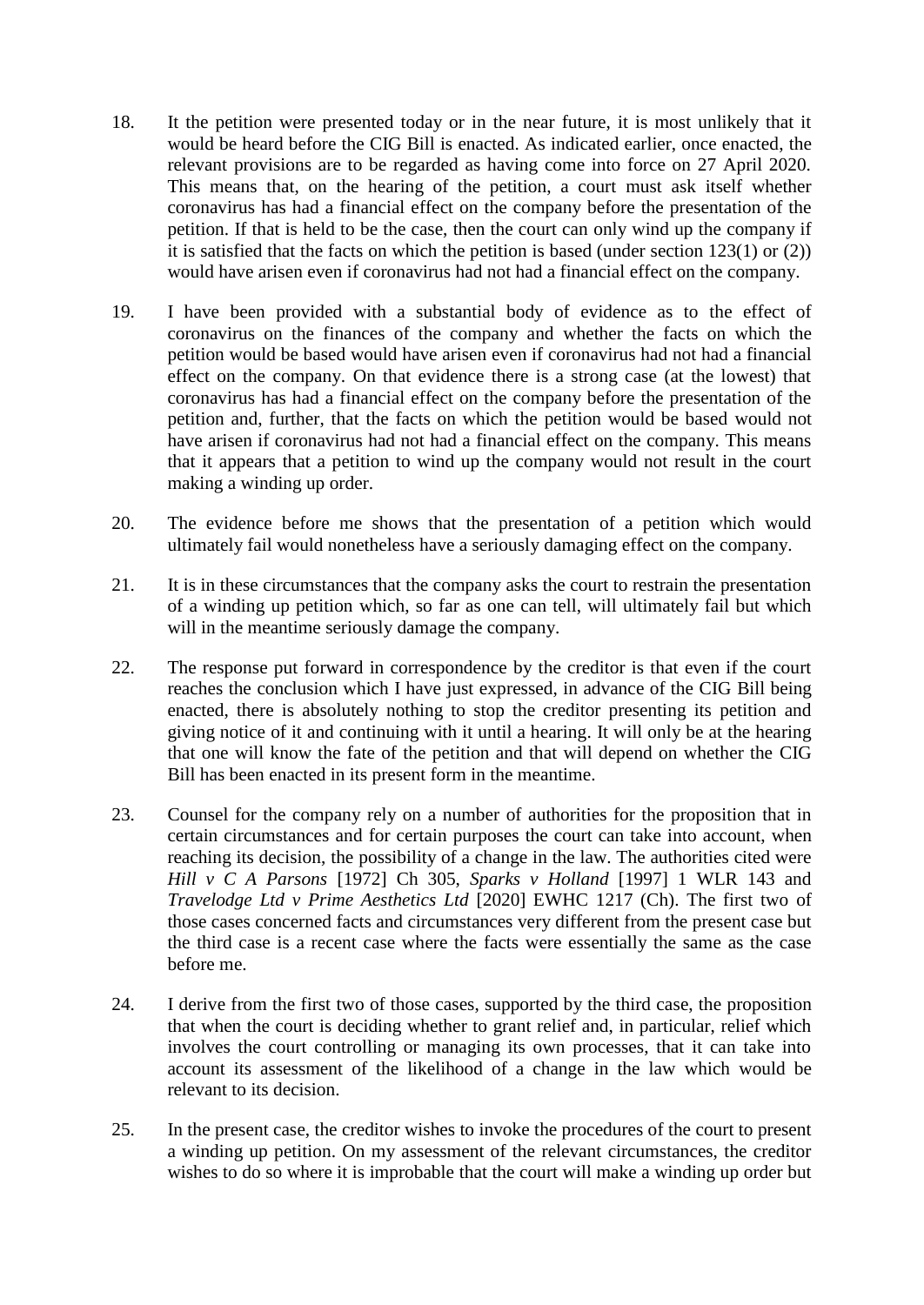where the existence of a presented petition will cause serious damage to the company. In those circumstances, I consider that, as a matter of law, I am able to take into account my assessment of the likelihood of the change in the law represented by schedule 10 to the CIG Bill. Having taken that assessment into account, I consider that the court should control its own processes by restraining the presentation of this petition in the present circumstances. I do not see that the court is powerless to act to prevent its procedures being used otherwise than for the purpose of obtaining a winding up order (because it is improbable that such an order will be made) but for the purpose of, or at any rate with the effect of, causing serious damage to the company. I also consider that the grant of an injunction to restrain the presentation of the petition is powerfully supported by the clear policy objectives of the CIG Bill.

- 26. Birss J reached essentially the same conclusion in *Travelodge Ltd v Prime Aesthetics Ltd* [2020] EWHC 1217 (Ch) although that decision was before the publication of the CIG Bill and was based on what had been said in ministerial statements. The position at the present time is more clear now that the CIG Bill has been published and is being actively and speedily considered by Parliament and I can form a confident assessment as to when it will receive Royal Assent.
- 27. The decision in *Travelodge* does not appear to be available on the usual websites or on bailii.org. The judgment in the present case may help to notify practitioners of the attitude which Birss J took in the *Travelodge* case and which I have taken in this case.
- 28. There is one final matter with which I wish to deal. Counsel for the company submitted that the company should not be required to give a cross-undertaking in damages in relation to the injunction which I will grant. They submitted that there was authority that when the court granted an injunction to restrain presentation of a winding up petition, it was not appropriate to require the applicant for the injunction to give an undertaking in damages. They accepted that the authority they had in mind concerned a situation where the court granted a final injunction. In the present case, I am not granting a final injunction but am granting an interim injunction until the insolvency application for a final injunction is heard.
- 29. It was then pointed out that when Birrs J in *Travelodge* granted an interim injunction restraining the presentation of a petition, he had not required the applicant to give a cross-undertaking in damages. The judge based that decision on the ground that it was unlikely that the injunction would cause loss to the respondent for which the applicant would not already be liable. I confess I felt uneasy about this reasoning which seemed to me to be out of line with other authority. I indicated that I would look into the point further overnight and give my decision in the form of this judgment.
- 30. In that way, I turned up the line of authority which was in my mind at the hearing and which is referred to in *JSC Mezhdunarodniy Promyshlenniy Bank and another v Pugachev* [2016] 1 WLR 160 where Lewison LJ said at [75]-[78]:

"75. The first of these points raises the question whether it is necessary for a defendant to establish a likelihood of the freezing order causing loss in order to become entitled to a cross-undertaking unlimited in amount. In *Sinclair Investment Holdings SA v Cushnie* [2004] EWHC 218 (Ch) at [25] Mann J said that a failure to establish a sufficient risk of loss was "no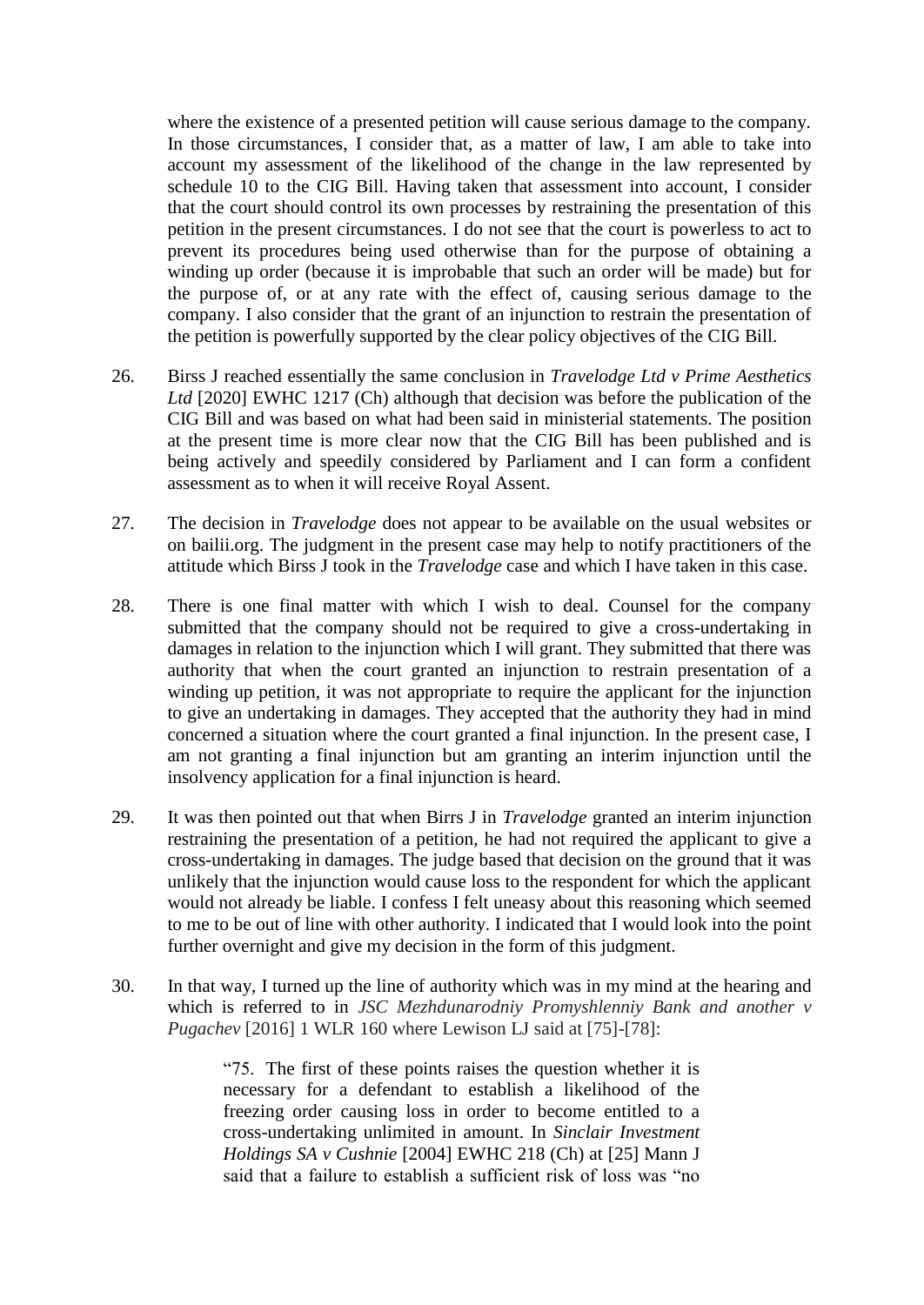reason for not extracting a cross-undertaking". The same point emerges from *[Financial Services Authority v Sinaloa Gold plc](https://uk.westlaw.com/Document/I45191B9080DC11E28767F319BAE9B94B/View/FullText.html?originationContext=document&transitionType=DocumentItem&contextData=(sc.DocLink))  [\[2013\] 2 AC 28](https://uk.westlaw.com/Document/I45191B9080DC11E28767F319BAE9B94B/View/FullText.html?originationContext=document&transitionType=DocumentItem&contextData=(sc.DocLink))* which is a recent decision of the Supreme Court about when a law enforcement agency should be required to give a cross-undertaking in damages. At para 29, Lord Mance JSC said:

"The purpose of a cross-undertaking in favour of a defendant is to cover the possibility of loss in the event that the grant of an injunction proves to have been inappropriate. To refuse to require a cross-undertaking because it appears, however strongly, unlikely ever to be capable of being invoked misses the point. The remoteness of the possibility of loss might indeed be thought to be a reason why the public authority would be unlikely to be inhibited from seeking injunctive relief by fear that public funds may be exposed to claims for compensation."

#### 76. At para 30, he continued:

"In private litigation, a claimant acts in its own interests and has a choice whether to commit its assets and energies to doing so. If it seeks interim relief which may, if unjustified, cause loss or expense to the defendant, it is usually fair to require the claimant to be ready to accept responsibility for the loss or expense. Particularly in the commercial context in which freezing orders commonly originate, a claimant should be prepared to back its own interests with its own assets against the event that it obtains unjustifiably an injunction which harms another's interests."

77. It is, then, fairness rather than likelihood of loss that leads to the requirement of a cross-undertaking. At the stage when a freezing order is granted nothing has been decided. The court cannot be seen to prefer the interests of one litigant over another. In addition, as mentioned, the cross-undertaking is regarded as the price that must be paid for the interim interference with the defendant's freedom. Moreover, crossundertakings in damages are required to be given by applicants for freezing orders (and other injunctions) on without notice applications. Necessarily the cross-undertaking is required and given before the defendant has had the opportunity to give any evidence about loss (or indeed anything else). Nor in my experience is it usual for defendants to set out the prospective loss that they might suffer as a reason for requiring the crossundertaking. Evidence of that kind is often deployed on the question of the balance of convenience, but that is a different point.

78. I do not, therefore, consider that the claimants are correct in their submission that the defendant must show that the